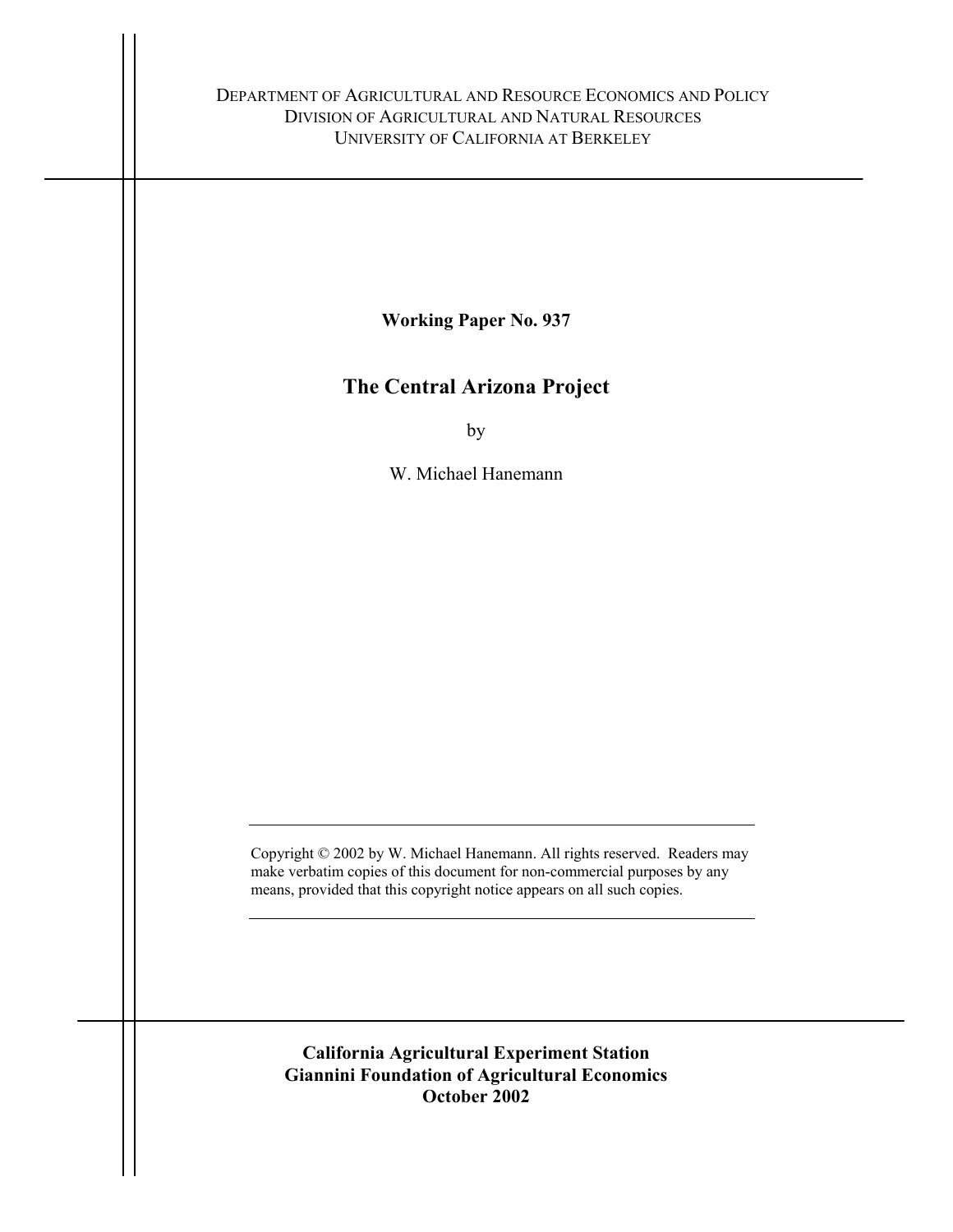#### THE CENTRAL ARIZONA PROJECT

# W. Michael Hanemann University of California, Berkeley

October, 2002

### A Brief History of CAP

 The Central Arizona Project (CAP) is the largest and most expensive water transfer project ever constructed in the United States. The 335 mile long aqueduct has the capacity to transport annually 1.5 million acre-feet (MAF) of Colorado River water from Lake Havasu to central and southern Arizona. Fourteen pumping plants lift the water 2,400 feet in elevation between the Colorado River and the terminus in Tucson. Construction of the project was completed in November 1992, at a cost approaching \$5 billion.

 Although the project was first conceived in the 1920's, the main planning effort started after World War II. In 1947, the Bureau of Reclamation completed a planning report on the CAP and, in the same year, a group of prominent citizens formed the Central Arizona Project Association (CAPA) to lobby Congress to authorize its construction. They argued that the CAP would enable Arizona to make use of its entitlement to Colorado River water, protect its agricultural prosperity, and promote its future economic growth. Legislation to authorize the CAP was introduced into Congress in 1947 but was blocked by opposition primarily from California, which was a rival to Arizona for Colorado River water. Arizona subsequently sued California before the US Supreme Court, which ruled in 1963 largely in Arizona's favor. After five more years of haggling and log-rolling, Congress finally passed the authorization for the CAP in 1968. Construction on the project started in 1973. However, the controversy over the project had not ended. In 1977, President Jimmy Carter placed the CAP on his "hit list" of nineteen federal water projects to be canceled. In the end, the CAP was saved, but at a cost: the State of Arizona was pressured by the Carter Administration into enacting the 1980 Groundwater Management Act, which significantly restricts groundwater pumping in Arizona and commits the state to eliminating groundwater overdraft by 2025. Moreover, the federal law authorizing the CAP stipulated that no *new* areas of land could be irrigated with CAP water and that, for every acrefoot of CAP water delivered for irrigation, one less acre-foot of groundwater could be pumped.

 The original plans had assumed that agriculture would receive 60-80% of CAP water, and had conceived CAP as a "rescue mission" that would save Arizona agriculture from the growing problem of groundwater overdraft. Groundwater pumping in the main agricultural service area in central and southeastern Arizona averaged about 4.5 - 5 million acre-feet per year over the period 1953-1968, while the natural recharge was only about 1.5 million acre-feet per year. Consequently, groundwater levels had declined substantially between 1940 and 1968, in many areas by over 125 feet, and by 1968 pumping depths in many parts of the CAP service area were 300-600 feet.

 In 1967, the view that CAP would be the savior of Arizona agriculture was rudely challenged by two young economists at the (state) University of Arizona. They published an economic analysis of irrigated agriculture in Arizona which showed that CAP water, if priced at the cost of delivery, would turn out to be substantially more expensive than pumped groundwater for many years into the future and, if they had to pay for CAP water, many Arizona farmers would be driven out of business (Young and Martin, 1967). The publication of these findings triggered a firestorm of criticism from public leaders and politicians, so intense that it almost led to the dismissal of the authors from their academic positions. In the end they survived, although financial support for their research was cut off for a time. Ten years later, two other economists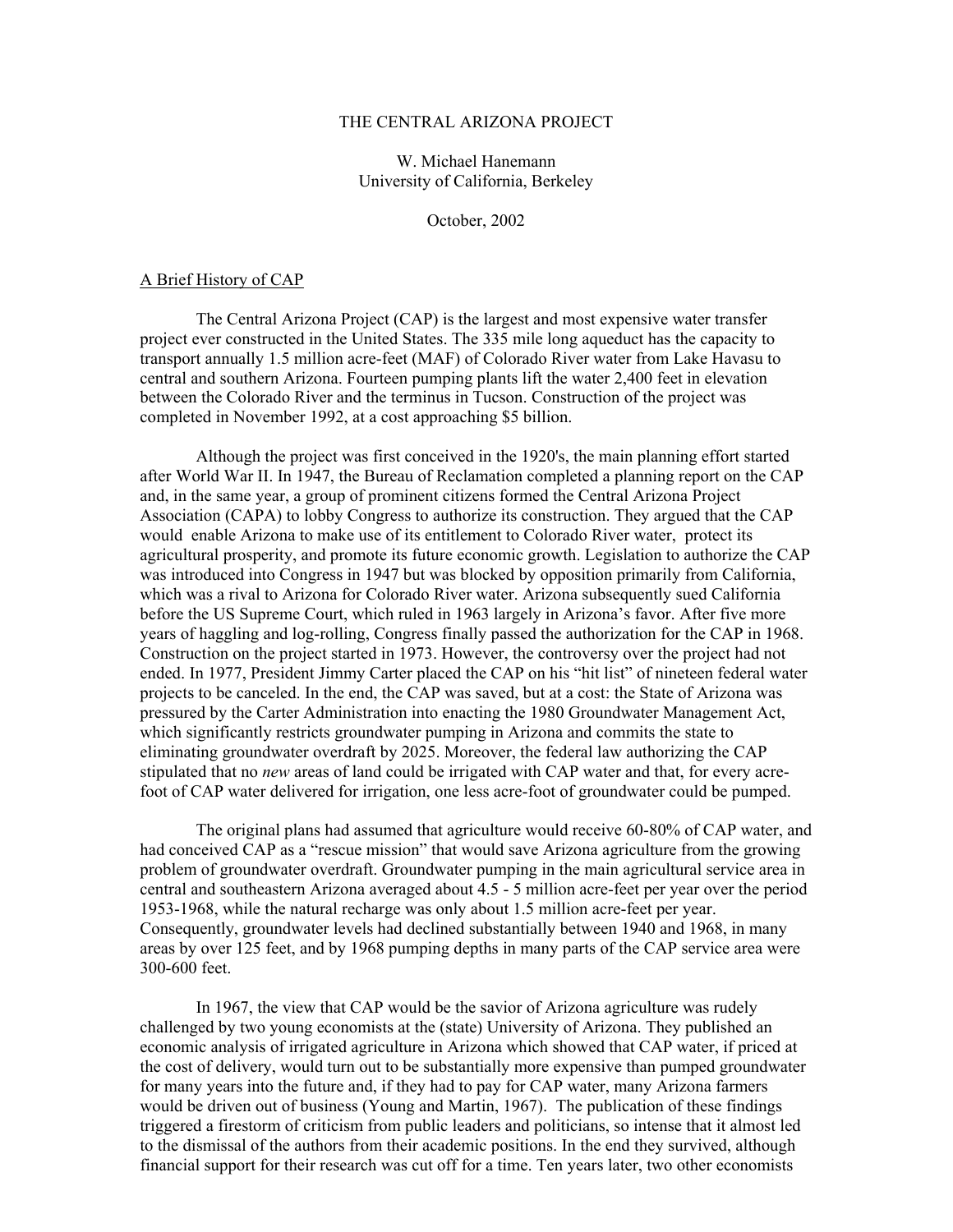published a study which reached a similar conclusion (Barr and Pingry, 1977). They found that CAP construction and repayment costs would be higher than originally predicted, the variable costs of CAP water would be twice those of pumped groundwater, and the postage stamp pricing of CAP water would significantly increase the cost of the project. They predicted that taxpayers and urban water users would eventually end up paying the majority of the costs incurred to supply irrigation water to farmers.

 In fact, by the late 1970s urban water agencies in Arizona were becoming seriously interested in CAP water. The urban population was booming and several cities, especially Tucson, depended on diminishing groundwater supplies; moreover, as the water table fell, the water quality declined. The urban water agencies also took the restrictions embodied in the 1980 Groundwater Management Act more to heart than the farmers. Consequently, when the CAP allocations were announced in 1980, urban water agencies were allocated a firm supply of 640,000 acre-feet of CAP water, more than half of the state's unused, non-Indian allotment of about [1](#page-2-0).2 million acre-feet of Colorado River water.<sup>1</sup> Agricultural users were assigned the remaining 550,00 acre feet, but with a priority below that of urban users. To market CAP water to the non-Indian users, the Central Arizona Water Conservation District (CAWCD) was formed – CAWCD would buy CAP water from the Bureau of Reclamation and re-sell it to individual agricultural and urban water agencies within the three counties that formed the main CAP service area. Through CAWCD, agricultural and urban users would be required to repay the federal government \$2.1 billion of the nearly \$5 billion cost of CAP; the rest would be covered by hydropower users and federal taxpayers.

 In 1984, as the aqueduct began to approach the first irrigation service area, the Bureau and CAWCD announced prices for CAP water. All users would pay for operations and maintenance (O&M) costs based on the current actual cost to the Bureau in each year, but the construction costs would be allocated differentially; the capital cost for agricultural users was set at \$2 per acre foot, while that for urban users was set at \$44 per acre foot. Allowing for O&M costs, the Bureau estimated that the canal-side delivery cost would be \$58 per acre foot for irrigation districts and about \$100 per acre foot for urban agencies.

 In March 1984, an initial contracting period of six months was set for agricultural districts to sign contracts with CAWCD. By the end of that period, nine of 23 potential irrigation users had signed long-term contracts with CAWCD amounting to 71% of the quantity allocated for agricultural use. While this left 29% of the agricultural allotment unclaimed, some economists were in fact surprised that so many irrigation districts had committed to purchase CAP water. Allowing for efficiency losses of 5-10% in transporting the water from the CAP aqueduct through local distribution networks to the individual farm headgate, the effective marginal cost of CAP water at the headgate would come to about \$65 per acre foot (Martin, 1988). In addition, in some districts farmers would have to pay for the construction of new within-district distribution systems; these cost as much as \$100 million in some districts. Moreover, farmers already had sunk capital in the form of groundwater wells and pumps, and their marginal cost of pumped groundwater was about \$30-50 per acre foot, depending on the pumping depth – much lower than the marginal cost of CAP water.<sup>[2](#page-2-1)</sup>

 $\overline{a}$ 

<span id="page-2-0"></span><sup>&</sup>lt;sup>1</sup>The federal government allocated 310,000 acre feet of CAP water to Indian reservations in Arizona with priority over all urban and agricultural deliveries.

<span id="page-2-1"></span> $2$ An analysis by Bush and Martin (1986) found that, while there were some agricultural areas where CAP water would be competitive with groundwater, these were only a small minority of the CAWCD service area. Moreover, CAP water was competitive in these areas only because it had access to cheaper energy than that available for most groundwater pumping. The Navajo Power Station, the exclusive source of energy for CAP, provided electricity at a price of about 20 mills per kilowatt hour, while most farmers in the CAWCD service area paid between 25 and 75 mills per kilowatt hour for electricity to pump groundwater (Martin, 1988).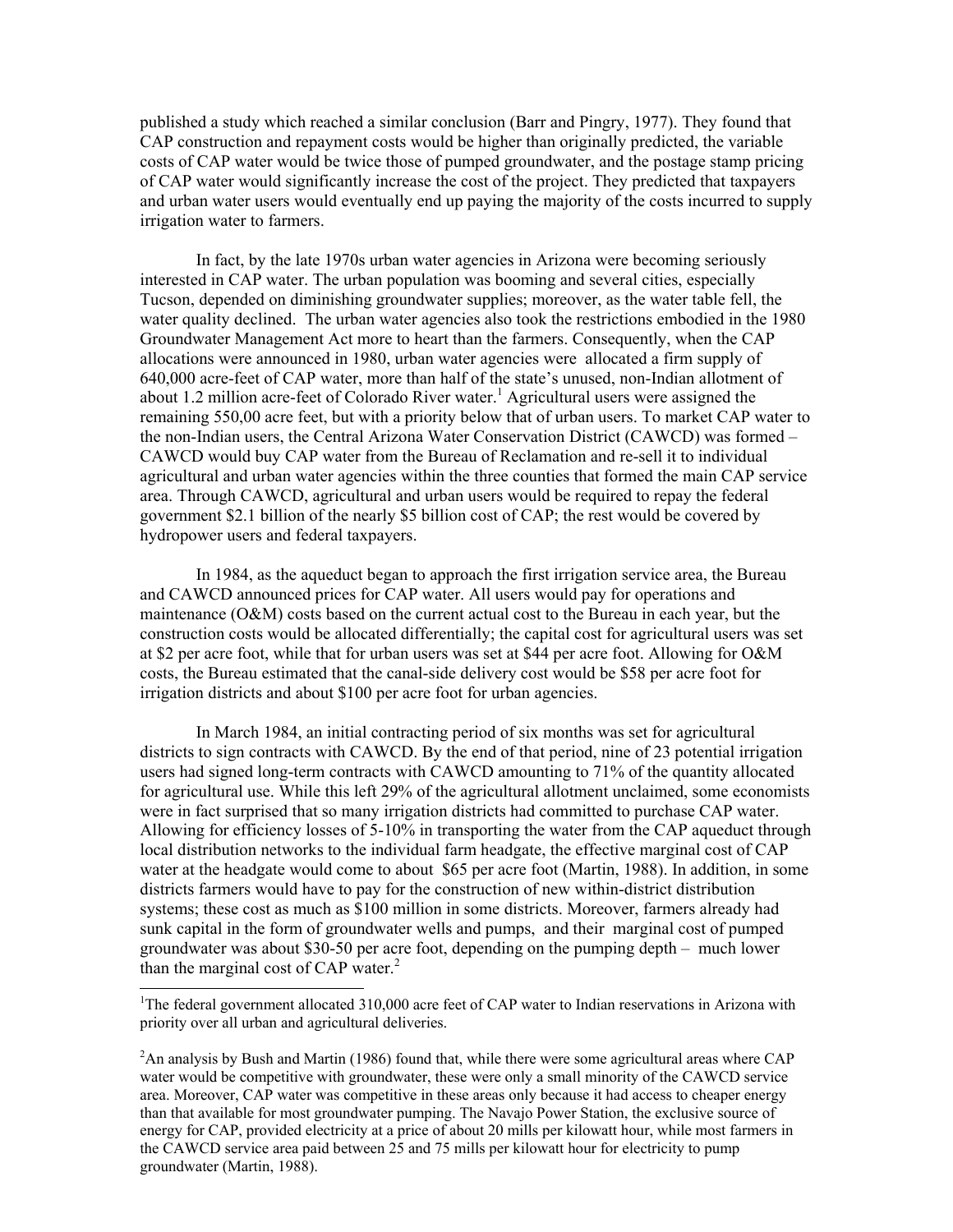Why, then, were farmers such loyal supporters of CAP? Martin, Ingram and Lacy (1982) conducted a survey of farmers in the CAP service area to investigate this question. They found that the farmers did not expect to actually pay the rates prescribed in their contracts for CAP water. They were signing up for CAP water now in order to make sure that the project got built. Once it was built, past experience with federal water projects had shown that the Bureau of Reclamation would be willing to modify contracts to fit the farmers' situation rather than holding rigidly to the original contract terms. Since the farmers would still have groundwater available as an option after CAP had been completed, they would be in a favorable position when bargaining with the Bureau and they felt that, in the end, they would be able to receive CAP water on their own terms. In short, the farmers were playing what Martin, Ingram and Laney called *the water development game*, and their readiness to contract for CAP water signaled a *willingness to play*, not a willingness to pay.

 After the agricultural districts had contracted for CAP water, contracting was opened up to urban water agencies. However, the urban agencies balked at having to pay more than agricultural users for CAP water, especially since the agricultural allotment had not been fully subscribed, and they successfully lobbied CAWCD to offer them the same \$58 price, at least for the early years of the project. Only after the price was reduced did Tucson agree to sign a longterm contract for CAP water; it was still somewhat hesitant because groundwater was currently available for about \$45 per acre foot in Tucson and less elsewhere. However, by August 1985, Phoenix, Tucson and 48 other small urban water agencies had signed long-term contracts amounting to 73% of the urban allocation of CAP water. Thus, between agriculture and the cities, CAWCD had failed to sell about 28% of the planned CAP supply.

 After the contracts were signed, water deliveries commenced. The first agricultural delivery of CAP water occurred in 1985. By 1986, the aqueduct had reached Phoenix. In 1987, deliveries began to irrigation districts south of Phoenix, and in November 1992 households in Tucson began drinking CAP water.

 Between 1986 and 1992, as CAP approached fruition its financial condition deteriorated. In October 1986, because of lagging demand, CAWCD offered CAP water temporarily and on an interim basis to anybody who wished to buy it, not just those who signed a long-term water service contract. To boost sales, CAWCD also proceeded to cut water prices under the signed contracts, first to \$47 per acre foot for farmers and \$50 for cities, and then even lower by postponing charges for repayment of capital costs. These temporary measures were supposed to end when the construction of the aqueduct was completed through to the terminus in Tucson. However, events turned out differently. Between 1987 and 1992 there was an downturn in the agricultural economy of Arizona. Cotton yields started to decline and, when combined with a long-term decline in cotton prices, rising real costs for inputs (especially CAP water), and a tightening of lending practices by agricultural lenders, the economic decline triggered a reduction in irrigated farmland acreage in Arizona of 200,000 acres (a decline of about 1.5% statewide). Agricultural sales of CAP water, which had peaked at 501,000 acre feet in 1989, declined to 260,000 acre feet in 1991. On the urban front, after using CAP water for a year, Tucson decided in the fall of 1993 to discontinue the delivery of CAP water to residential customers due to widespread complaints of poor water quality. The city subsequently decided to recharge to groundwater a significant portion of its CAP allotment and to sell the remainder to agricultural districts at a low price that would be competitive with the cost of groundwater.<sup>[3](#page-3-0)</sup>

 By the spring of 1992, water managers and political leaders in Arizona had come to recognize that there was a serious problem of underutilization of CAP water. The Governor of

 $\overline{a}$ 

<span id="page-3-0"></span> $3$ Tucson finally resumed direct consumption of CAP water in May, 2001.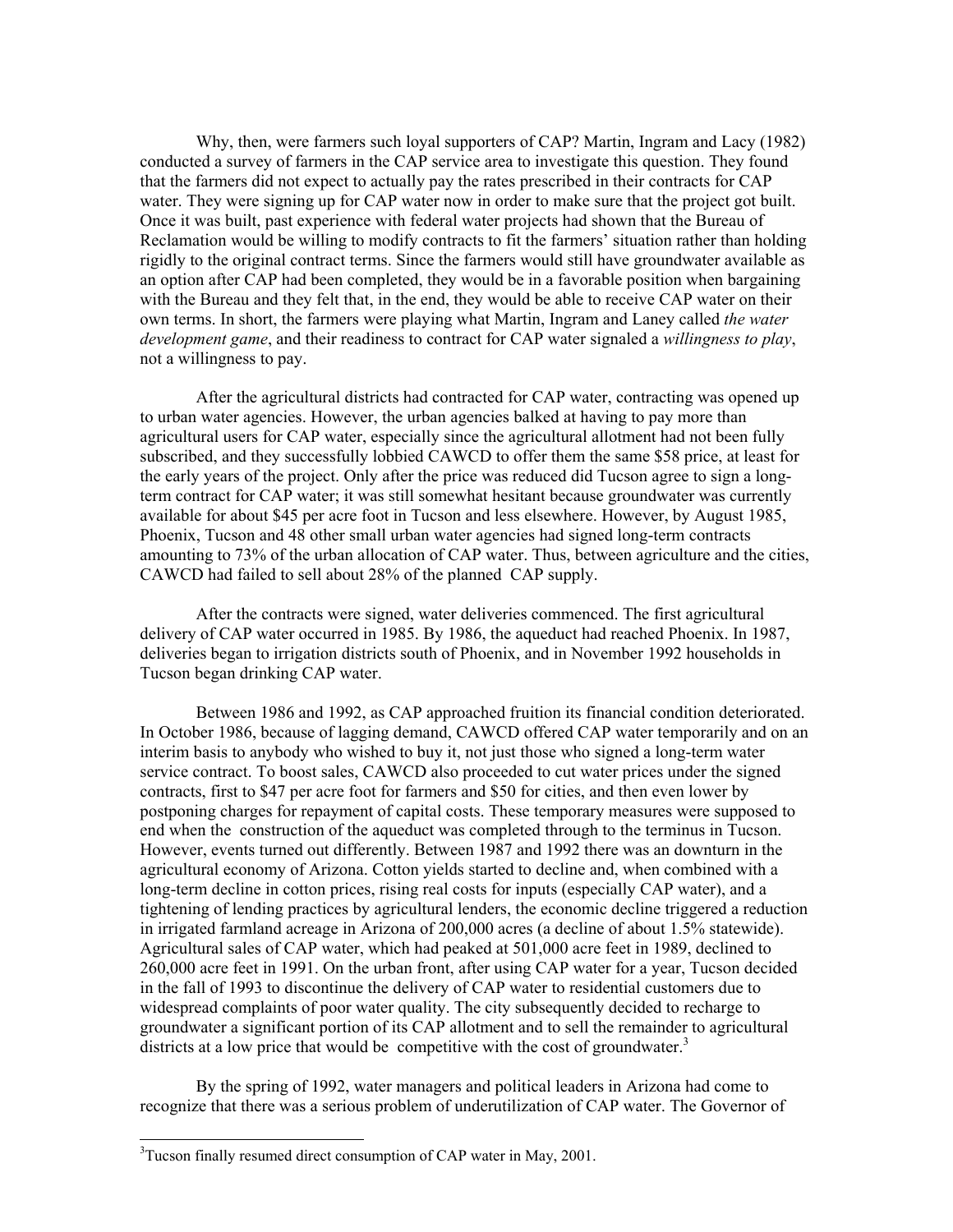Arizona formed two task forces to study the issue and develop what was essentially a workout plan for a financially bankrupt institution. Yet, while the task forces deliberated, the situation continued to worsen as agricultural districts struggled to escape from their contractual obligations for CAP water. In December 1992, after hovering near bankruptcy for two years, the first irrigation district to accept CAP water was able to make an arrangement to sell its rights to CAP water back to the federal government. In late 1993, another other agricultural contractor sold its rights to CAP water to several cities in the Phoenix area. In January 1994, an agricultural contractor filed for bankruptcy, the first bankruptcy filing by a federally supported irrigated district in US history. There was another bankruptcy filing in August 1994 by the second largest agricultural contractor, which noted in its deposition to the court that the 1967 study by Young and Martin had shown that CAP water was not economically viable for Arizona farmers (an interesting reversal of fortune given the vilification of those authors when their study was first published). In 1995, the largest agricultural contractor announced that it, too, was planning to file for bankruptcy.

 The workout plan that was implemented in 1995 and 1996 by the State of Arizona accepted the reality that water sales to agriculture could not be sustained unless the price of CAP water was competitive with the local cost of groundwater. However, this was not enough of a cushion because farmers would still be burdened by the take-or-pay provisions of the CAP contracts, as well as by debt repayments for the district distribution systems. After extended negotiations, it was agreed that the eight CAP agricultural contractors would be allowed to give up their long-term contracts to CAP water and instead receive subsidized, short-term leases for CAP water for a period of at least 10 years. These leases would provide CAP water to the agricultural contractors as a group at a cost of \$27 per acre foot for the first 200,000 acre feet, \$17 per acre foot for the next 200,000 acre feet, and \$41 per acre foot for any water beyond that (these prices were to rise by \$1 per year). These rates were deliberately chosen so as to be competitive with the variable cost of pumped groundwater in the CAP service area. With these rates, all of the water in the first two tranches was leased through 2003. The State of Arizona initiated a massive effort to bank the unused CAP water in the ground for future use and, rather than raising charges to urban contractors, it has sought to make up the deficit in CAP revenues by selling surplus hydropower generated by CAP to outside users at more favorable rates and also, on occasion, by selling Colorado River water to California.

 In 2001, with the workout plan in place, CAP was able to sell about 830,000 acre feet to urban and agricultural users, about 72% of the non-Indian, urban and agricultural allotment of CAP water. In addition the State of Arizona used about 295,000 of CAP water in groundwater recharge for future use. However, while Arizona was thus able to utilize almost all of the CAP supply, it earned well under half of the annual revenues that had originally been projected for CAP water sales both because only 72% of the usage was revenue-earning and also because the rates charged for these sales were below the levels required for cost recovery. The capital charge allocated to urban users in 2001 was \$43 per acre foot, and the O&M charge was \$29 per acre foot, but the rate actually charged that year to the long-term urban contractors was \$58 per acre foot. Meanwhile, agricultural users were charged \$34 and \$24 per acre foot, depending upon the tranche. Consequently, the complete repayment of the \$2.1 billion of CAP construction cost allocated to urban and agricultural uses will now take substantially longer than the 40 years originally planned. Thirty years later, economists' predictions that what was intended as a rescue project for Arizona agriculture would end up being paid for by the general taxpayer and urban water users have been totally vindicated.

## Some Lessons from the History of CAP

 Clearly, the Central Arizona Project did not turn out as its supporters had anticipated when it was authorized by Congress in 1968. From an engineering perspective CAP is, no doubt, a substantial success. However, from an economic and financial perspective it must be judged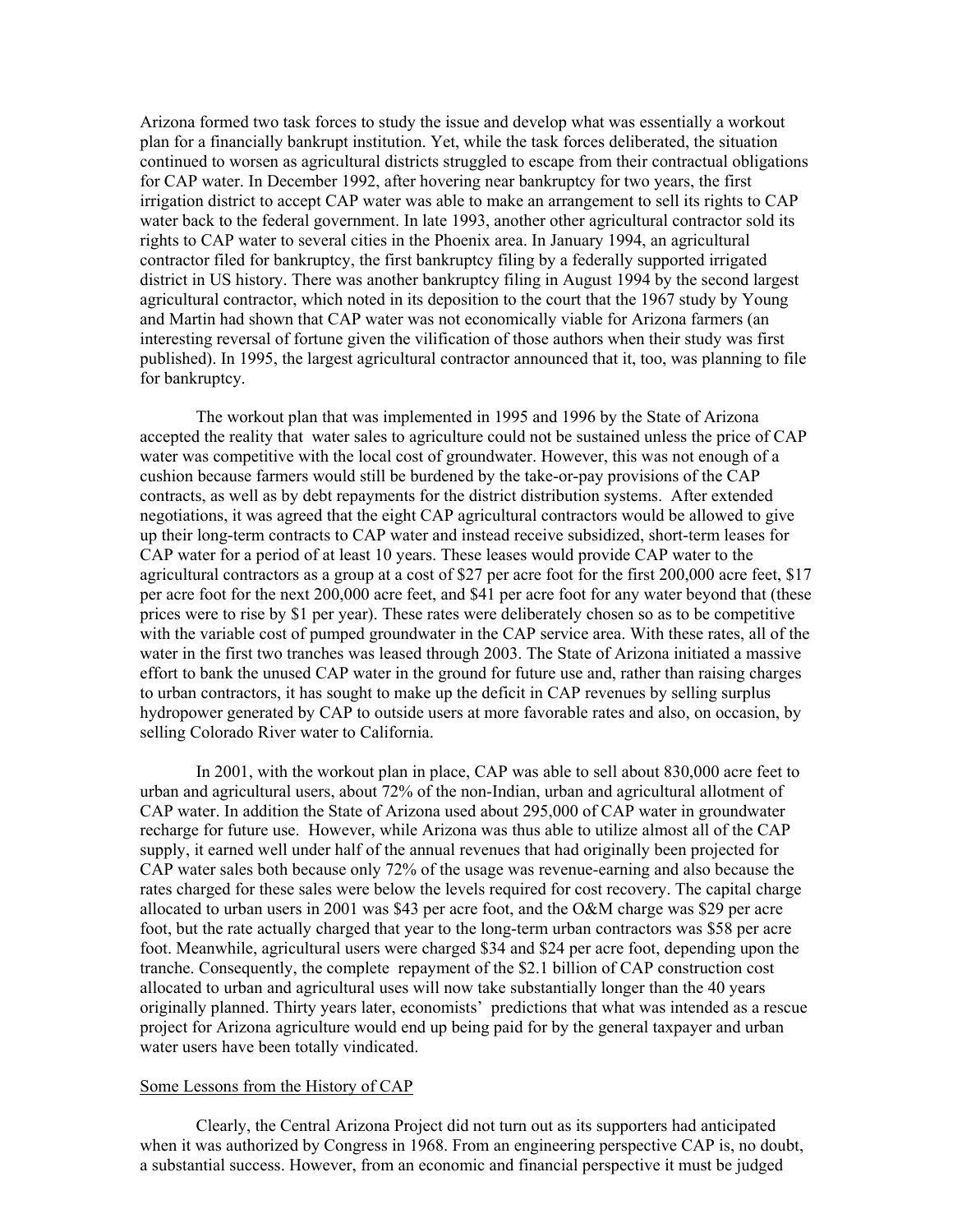something of a failure. Where did the civic leaders and water planners who sponsored it go wrong?

 The civic leaders made the mistake of being carried away by the symbolic importance of water in an arid region and the political and emotional issues associated with protecting Arizona's share of the Colorado River. Water *is* crucial to the prosperity of an arid region, and from Arizona's perspective it *was* essential to protect its allotment of Colorado River water. But, while water may be more important than money, that is a viable philosophy only if one can find somebody else's money to pay for the water. Moreover, the obsession with *supply* led to a fatal neglect of *demand*. As Kelso, Martin and Mack (1973) observed: "Water scarcity, even growing scarcity, is far less costly to the Arizona economy than is popularly supposed; whatever costliness the scarcity does impose, amelioration is far more a matter of reforming man-made institutional inefficiencies in water administration and management than in reforming its nature-made physical scarcities. ... The problem and its solution are far more man-made problems of ownership, management and transfer of water than they are nature-made problems of scant and declining supplies."

 In addition, the water planners made a number of important technical mistakes, which have been enumerated by Kelso, Martin and Mack (1973), Bush and Martin (1986), and Wilson (1997).

 A crucial question in analyzing the economics of CAP is whether CAP water will cost more or less than the pumped groundwater which it is supposed to replace. The feasibility studies conducted for the Bureau of Reclamation concluded that CAP would cost *less*. For example, Wilson (1997) cites a study by Beck and Associates in 1977 which estimated that, while CAP water would cost \$58 per acre foot (in 1992 dollars), pumped groundwater would cost farmers \$109 per acre-foot. The estimate of the cost of CAP water turned out to be reasonably accurate, but the estimate of the cost of pumped groundwater turned out far too high – the actual marginal cost of pumped groundwater in the area considered by Beck and Associates was about \$50 per acre foot at the time CAP water became available (Martin, 1988). Reasons why the Bureau's estimate of future groundwater pumping costs turned out to be too high include the fact that the pumping efficiency of groundwater wells was increasing with improving technology, and energy prices for farmers stayed fairly low (Bush and Martin, 1986).

 The Bureau's feasibility studies were also somewhat over-optimistic regarding farm acreage and revenues in the CAP service area. The feasibility studies assumed that all eligible acreage in the service area would be farmed every year, for 50 years. In fact, only about 50% of the eligible acreage in the CAP service area was farmed during the first years of the project due to the effects of government set-aside programs, difficulties in obtaining crop financing, the 1980 Groundwater Management Act, and other factors. Moreover, the feasibility studies exaggerated the ease with which farmers served by CAP would be able to find a marketing channel that would permit them to grow and sell very high value crops. As an example of this, Wilson (1997) notes that the feasibility studies for the two largest irrigation districts served by CAP assumed that together they would produce over 18,000 acres of lettuce, an especially high valued crop. The reality turned out to be that only 2,600 acres were planted to lettuce in the entire county.

 Wilson (2002) points out that the feasibility studies failed to allow for uncertainty in the economic analysis. They used point estimates of commodity prices, crop prices, yields, water prices, government programs, the acreage of high value crops, and other economic parameters. These were all treated as known numbers over the fifty year span of the planning horizon. Looking back with the hindsight of what actually did happen in the years after the studies were completed, it is obvious that there is considerable variability in agricultural markets and therefore great uncertainty regarding future values of economic variables. Overlooking the uncertainty left the planners blind to the downside risks in the project. Wilson observes that, if they had at least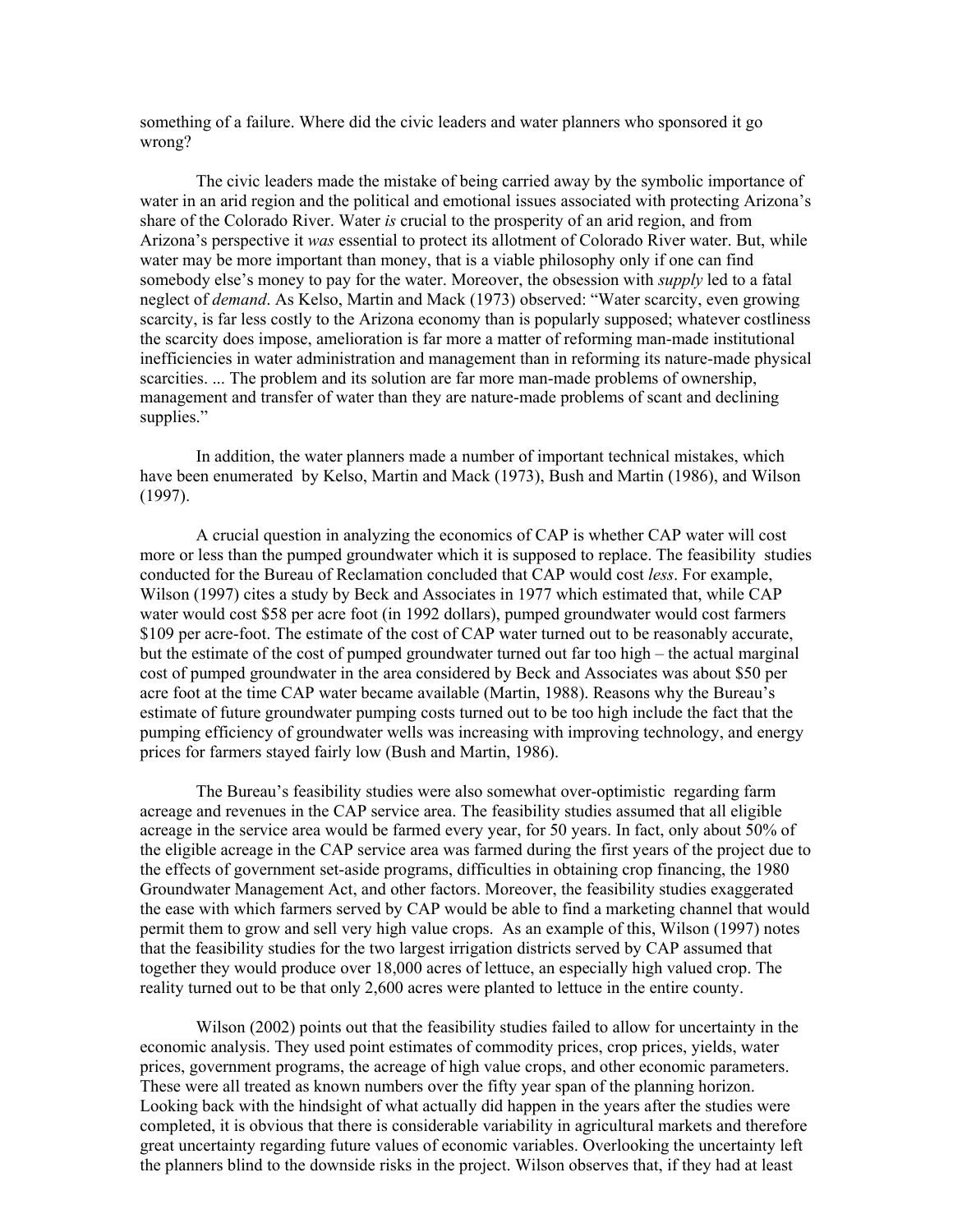performed a sensitivity analysis in their models, they would have discovered that a realistic 10% drop in gross farm revenues could reduce the estimate of farmers' maximum ability to pay for CAP water from as high as \$100 per acre foot to about \$20 per acre foot.

 But, what is perhaps the greatest single flaw in the feasibility studies is that *they asked the wrong question*. They focused on what is known as *an ability to pay analysis*. This asks: given the quantity of project water the farmers are expected to use and the expected price of project water, is this expenditure greater than the farmers can afford? The question is answered by assessing the expected revenues, production costs, and profits for the farmers and then checking whether the cost of the project water leaves them with a positive profit. However, whether or not farmers can break even is emphatically the *wrong* question. As free entrepreneurs, farmers are at liberty to vary how many acres they plant, what crops they grow, and how much water and other inputs they use to grow these crops. They do this, typically, with the goal of *maximizing their profit* -- not just breaking even. Merely because a farmer can use 500 acre feet of CAP water and not go broke does not mean that he will do so *if he can make more money by doing something else* – using groundwater, for example, switching to a more efficient irrigation system, changing crop acreage, or modifying his production practices in any of a number of ways. The ability to pay analysis ignores all such behavioral adjustments.

 In fact, the ability to pay analysis contains a whole series of flaws. It ignores profit maximization as a motivator of farmer behavior. It assumes farmer behavior is inflexible and the demand for project water is entirely price inelastic. It focuses on the total value of water to the farming enterprise and asks whether or not this exceeds the total cost of CAP water, thereby implicitly posing an all or nothing choice: either the farmer maintains his water use at the current level and switches his entire usage from groundwater to CAP water or else he stops farming and goes out of business. The reality, however, is that farmers do maximize profits, they make decisions at the margin, their demand for water is price elastic, at least to some extent, and their demand for project water is even more elastic than their total demand for water. What is of the essence, therefore, is the *marginal* value of water, not the total or average value. As profit maximizers, farmers will want to use CAP water to the extent that its cost to them is not more than its marginal value. By contrast, the ability to pay analysis compares cost to average value. Given diminishing returns, the marginal value is less than the average value. This is why a profit maximization analysis gives a different answer than an ability to pay analysis.

 Which is correct? With CAP, the Bureau of Reclamation conducted an ability to pay analysis and concluded that there would be an adequate irrigation demand for CAP water; Young and Martin (1967) and Kelso, Martin and Mack (1973) conducted a profit maximization analysis and concluded that farmers would find CAP water to be uneconomic. What transpired clearly demonstrates that a profit maximization analysis provides more reliable guidance to what actually will happen than an ability to pay analysis.

#### How Representative is the CAP Experience?

 CAP is the most recent, and the most expensive, large water transfer project in the United States. Its financial fate is also the most dramatic, involving the first bankruptcy filings of a federal irrigation contractor in history. Nevertheless, its experience is by no means unusual – it is, in fact, highly representative of the overall experience in the United States with large water projects. Throughout its history, the Bureau of Reclamation has relied on an ability to pay analysis when conducting feasibility assessments for water projects. Almost without exception, the ability to pay analyses provided an exaggerated impression of the irrigation demand for project water. The resulting shortfall in demand adversely affected the project's finances. Often, in order to avoid an embarrassing under-utilization of project capacity, the Bureau was compelled to reduce the payment required of irrigation contractors. The result has been that Bureau projects take far longer to be repaid than was originally anticipated. The statistics tell a sad tale. Between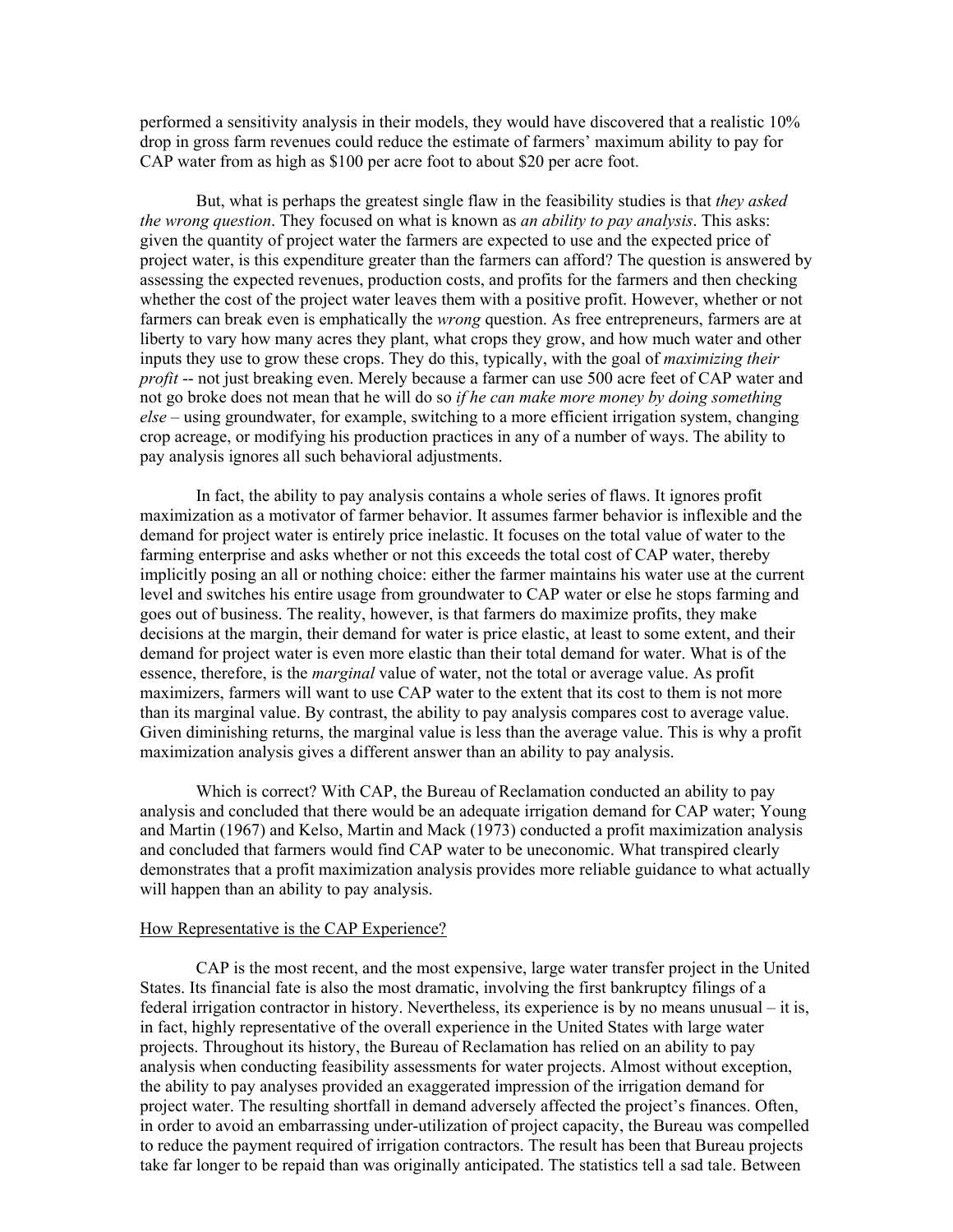1902 and 1994, the federal government spent \$21.8 billion to construct 133 water supply projects in the western United States. Although most of the water supplied by these projects goes to irrigation, the cost allocated to irrigation amounted to only \$7.1 billion (33%). Of this amount, \$3.7 billion was subsequently waived because it was more than farmers could afford to pay. Of the remaining \$3.4 billion payable by irrigation contractors, only \$0.95 billion had actually been repaid as of September 30, 1994 (General Accounting Office, 1996). The remainder of the irrigation obligation will not be paid off until well into the twenty first century.

 This is strong testimony in support of Martin, Ingram and Laney's (1982) assertion that federal irrigation contractors play a "water development game," which they characterize as follows:

 "Western water users will compete very hard to keep open the option of having water available as a basic ingredient to profitable activity. The actual possession – the physical presence of water where and when it may be useful - is the ultimate prize in water politics. ...While legal entitlement is an important resource, it is not immediately efficacious. Being in a position to actually use water is often more significant than legal entitlement to it. ... Further, once users acquire immediate access to water, they are in an excellent position to determine the conditions of its use as well as to thwart outside interference. ...

 Basically the game is simply to keep your options open. As long as the costs of doing so are minimal and there is possibility of benefit, farmers need not take action now to avoid uncertain future costs. Even if future developed water costs presumably will be greater than it would be economically rational for them to pay, experience has shown that once the physical development is in place, the cost of water will be negotiable "

They cite Maass and Anderson (1978) who studied six irrigation communities in Spain and the United States, Maass and Anderson (1978) and reached a similar conclusion:

"The most powerful conclusion that emerges from the case studies is the extent to which the farmers of each community have controlled their own destinies as farmers, the extent to which the farmers of each community, acting collectively, have determined both the procedures for distributing a limited water supply and the resolution of conflicts with other groups over the development of additional supplies."

In short, the aim of the game is to ensure the physical development of a water project and then get somebody else to pay for the cost and/or delay one's own repayment.

 One might ask why the delay in repayment matters. After all, the physical capital involved in water projects is very long-lived and the project *does* eventually get repaid. Discounting is the reason why delay matters. With an interest rate of 5%, if a dollar of revenue is received, say, 25 years later than originally anticipated it is worth only 30 cents, and the lender - in this case the general taxpayer – loses 70 cents on the dollar.

 The long life of water projects has another economic consequence which seriously complicates their financial viability. Water supply is extremely capital intensive; the fixed, capital costs of water supply are a much larger component of total cost, and the variable costs a much smaller component, than in any other utility industry. Consequently, once a project has been built, the ideal way to finance it would be through revenues from fixed charges, such as an assessment of property taxes in the project service area, rather than through revenues from water sales. This was done in the case of CAP, but only to a limited extent: there was an ad valorem property tax of \$0.10 per \$100 of assessed value within the CAWCD service area, but the bulk of CAP revenues came from the per unit charges on water sales. The general experience in the US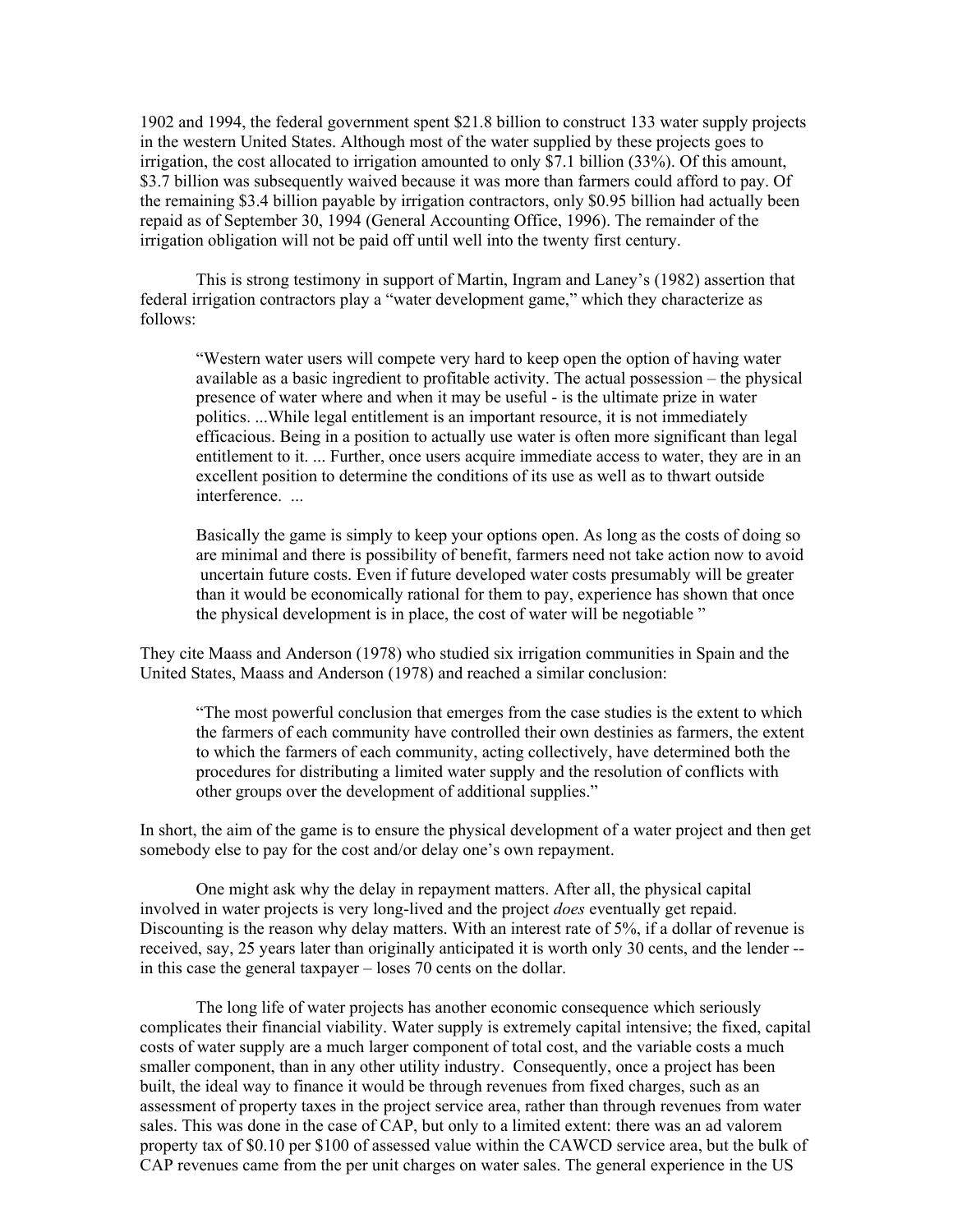has been that it is politically difficult to persuade water users to accept fixed charges, whether in the form of property taxes or take-or-pay contracts. Water users don't want to commit to paying for water they might not use, most especially if they already have an existing source of water which is less expensive.

 However, revenues from water sales are immensely vulnerable to fluctuations in demand, as CAP soon discovered. Moreover, there are interactions between the agricultural and urban water contracts whose implications CAP planners did not fully anticipate. If the variable charge of project water is set too high, there is insufficient demand for project water. In the face of a shortfall in sales, project managers are driven to raise the unit charge to the remaining users, since there is a smaller base of water sales over which to spread the fixed short-run costs of operation as well as the repayment of capital costs. But, a higher charge per unit volume discourages demand and creates an even greater shortfall in sales. In response to this, project managers have to raise unit costs even higher in order to break even. The vicious circle can turn into a death spiral unless it is somehow broken. In the case of CAP, there was a double problem: not only did urban water contractors have access to groundwater at roughly the same cost as the irrigation contractors, which made them reluctant to accept a higher variable charge for CAP water, but they were also mindful of their differential obligation with respect to the repayment of capital costs. Irrigation contractors for all Bureau projects are relieved of the obligation to pay interest when repaying their allotment of the capital costs of project construction; urban contractors, by contrast, are required to pay interest. Therefore, if any of the capital costs is re-allocated from agricultural to urban contractors, the urban contractors now become liable for interest payments from which the agricultural contractors were exempt. In the case of CAP, this limited the cities' enthusiasm to bail out their agricultural colleagues. The end result was that, in CAP as in other Bureau projects, much of the revenue shortfall has ultimately been shifted from project beneficiaries to the general taxpayer.

 One last feature of Bureau projects should be noted. The contracts for the sale of CAP water were not negotiated until 1984 and 1985 – 11 years after construction had begun, and within a year of the arrival of water inside the service area. This is typical – in the case of California's Central Valley Project (CVP), the contracts for irrigation service in the San Joaquin Valley were not negotiated until 1948 or 1949, about 12 years after construction had commenced and within a year or so of the arrival of water inside the service area. Bargaining in the shadow of a completed water project places the seller – the Bureau of Reclamation – at a great strategic disadvantage. Having earlier lobbied most vigorously for the construction of the project, the potential customers now drag their feet. Since they are using an existing groundwater of source, they are in an excellent position to hold off from accepting project water for a bit longer. Often, as with CAP and the CVP, this is not just a good bargaining strategy but also it is good economics since the new project water is more expensive at the margin than the existing water supply. The seller, however, cannot afford to wait: once the construction of the aqueduct is completed it would be immensely embarrassing not to have water flowing into the field. The Bureau is under political and administrative pressure to get a contract signed as soon as possible.

 In other capital-intensive industries run by for-profit enterprises rather than government bureaucracies, the common practice is to secure long-term sales or payment contracts before embarking on costly long-run investments. They first negotiate contracts that will guarantee the revenue stream and then construct the factory. Water project managers have not done this, partly because of the very long construction period, and partly because as government bureaucrats they do not feel the same financial pressure. However, this neglect greatly enlarges the project's downside financial risk.

 While some form of take-or-pay contracts may well be a minimal requirement for a well planned water project, it is certainly not a panacea because, as the bankruptcies in Arizona illustrate, it is not impossible for a determined party to default on a contract. Given the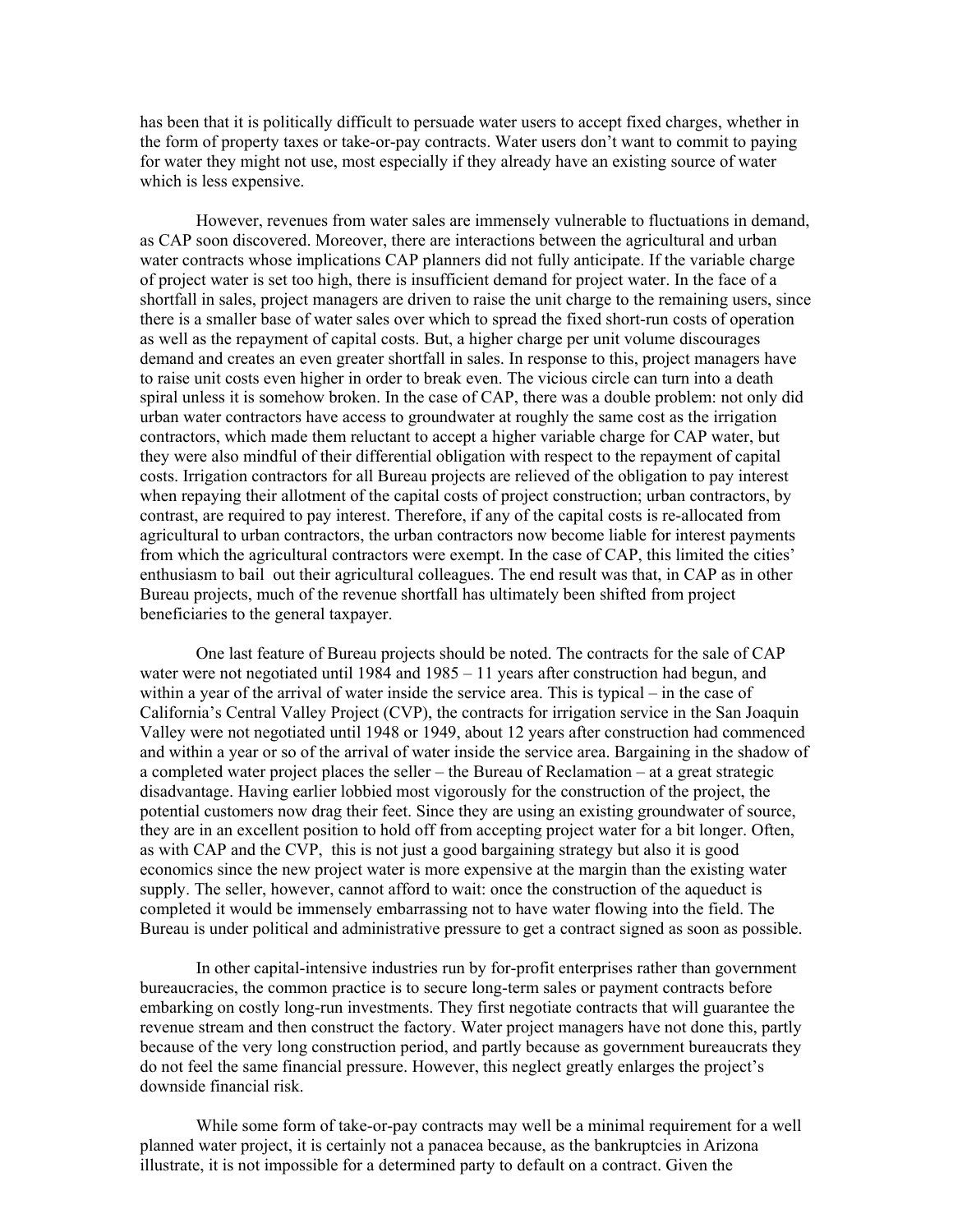opportunity for bankruptcy, the only guarantee of a financially successful project is that the underlying economics are favorable. In the end, if the project is not economically viable, the economics will eventually catch up with the law and the politics, and overwhelm them. This is the enduring lesson of CAP.